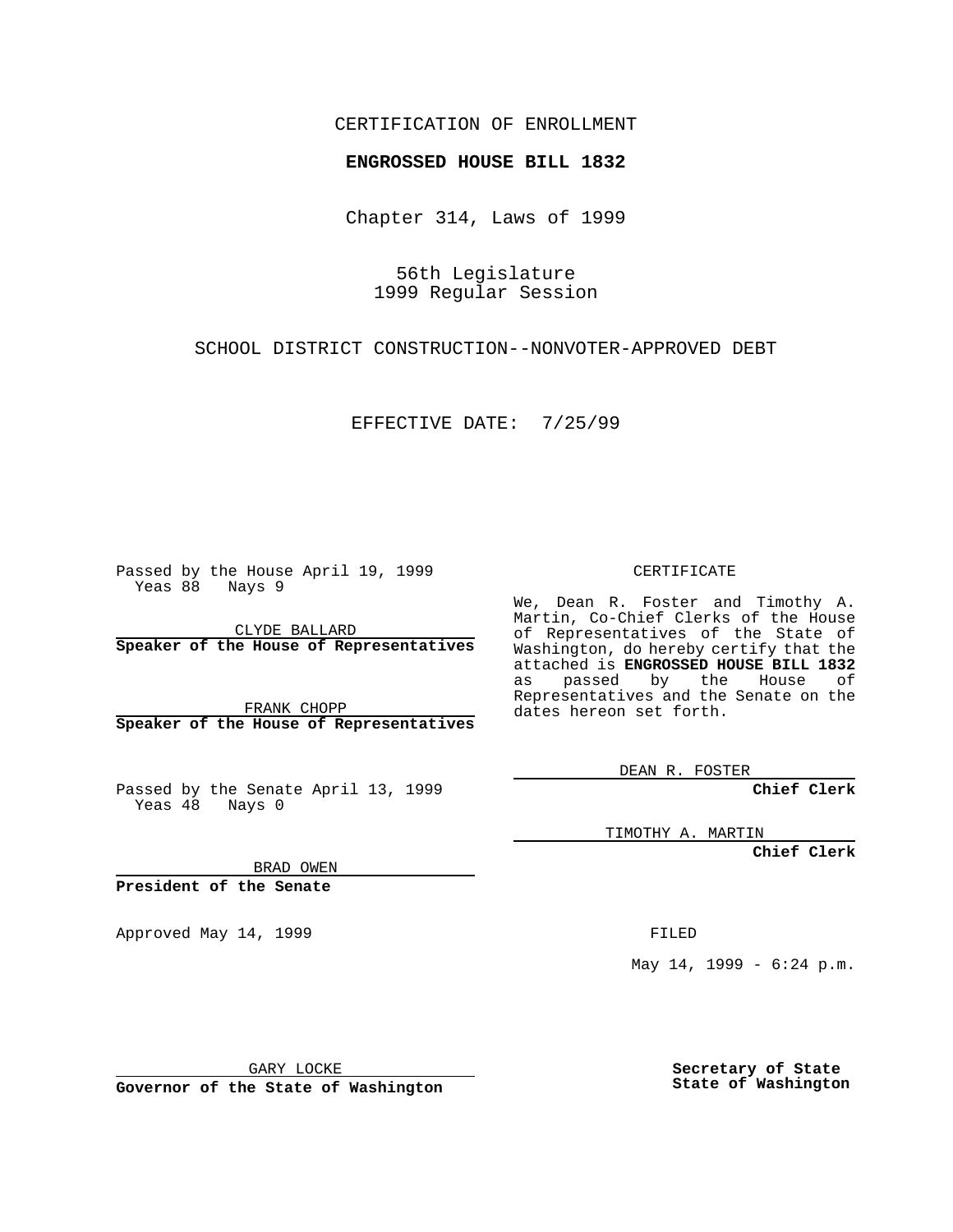## **ENGROSSED HOUSE BILL 1832** \_\_\_\_\_\_\_\_\_\_\_\_\_\_\_\_\_\_\_\_\_\_\_\_\_\_\_\_\_\_\_\_\_\_\_\_\_\_\_\_\_\_\_\_\_\_\_

\_\_\_\_\_\_\_\_\_\_\_\_\_\_\_\_\_\_\_\_\_\_\_\_\_\_\_\_\_\_\_\_\_\_\_\_\_\_\_\_\_\_\_\_\_\_\_

### AS AMENDED BY THE SENATE

Passed Legislature - 1999 Regular Session

#### **State of Washington 56th Legislature 1999 Regular Session**

**By** Representatives Ogden, Thomas, Lantz, Cairnes, Keiser, Carlson, Talcott, H. Sommers, Lambert, Dunshee, Quall, O'Brien, Cody, Dunn, Santos, Schual-Berke, Lovick, Edmonds, Wood, Haigh, Rockefeller, Conway, Stensen, Dickerson, Tokuda, Kessler, Hurst and Esser

Read first time 02/08/1999. Referred to Committee on Capital Budget.

1 AN ACT Relating to school district indebtedness; amending RCW 2 28A.530.080; and creating a new section.

3 BE IT ENACTED BY THE LEGISLATURE OF THE STATE OF WASHINGTON:

 NEW SECTION. **Sec. 1.** The legislature finds that current law authorizes school districts to use nonvoter-approved debt to acquire real or personal property but not to construct or repair school district property. It is the intent of the legislature to authorize school districts to use nonvoter-approved debt, within existing debt limits, to finance the acquisition, remodel, and repair of school facilities.

11 **Sec. 2.** RCW 28A.530.080 and 1991 c 114 s 1 are each amended to 12 read as follows:

 In addition to the authority granted under RCW 28A.530.010, a 14 school district may contract indebtedness for any purpose specified in 15 RCW 28A.530.010 (2),  $(4)$ , and  $(5)$  or for the purpose of purchasing any real or personal property, or property rights, in connection with the exercise of any powers or duties which it is now or hereafter authorized to exercise, and issue bonds, notes, or other evidences of